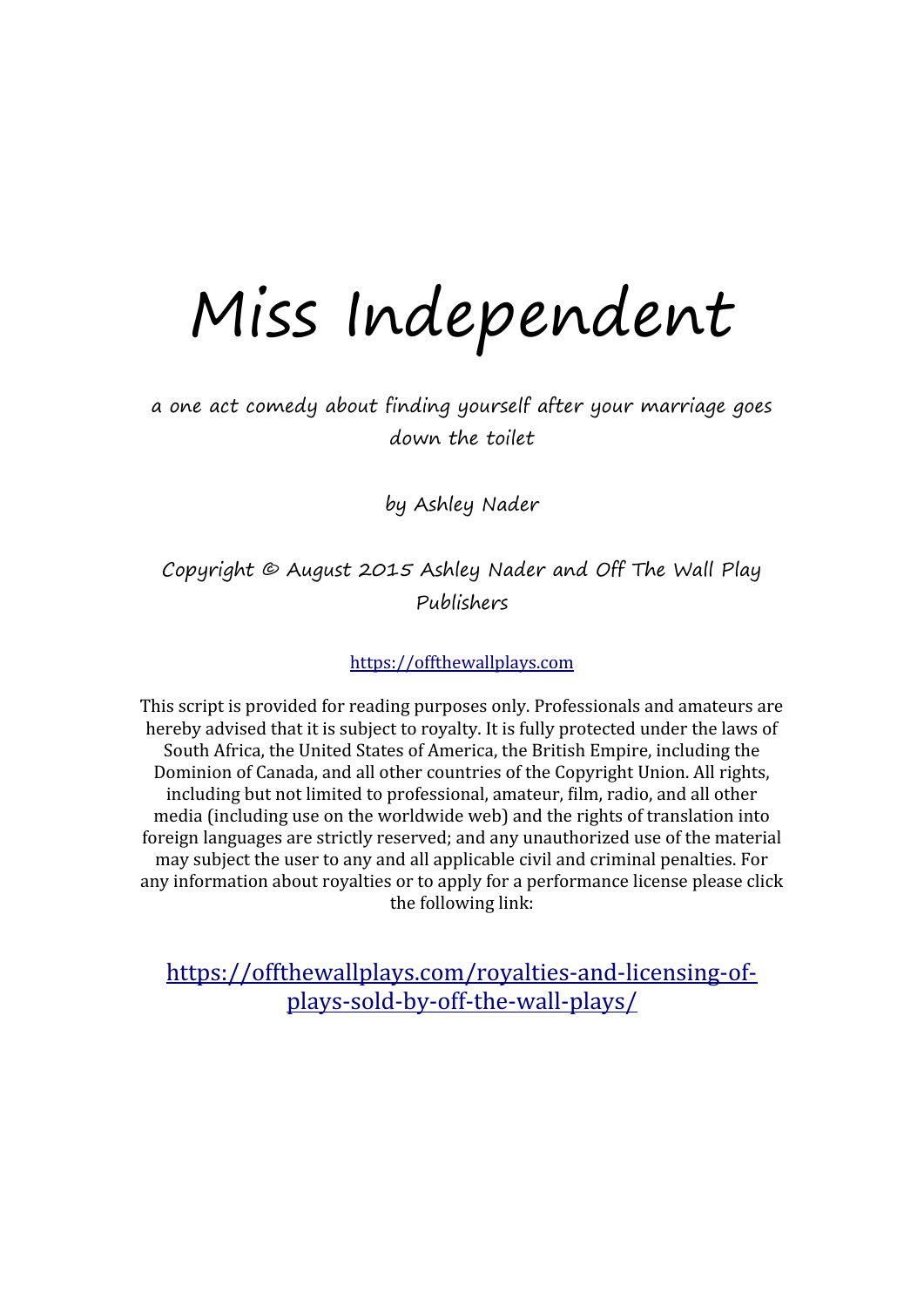## Miss Independent (Written by: Ashley Nader)

Cynthia: Is he still sleeping?

Stuart: Passed out cold in the backseat. Didn't even move when I lifted him up.

Cynthia: That's good, we really had a wonderful time. He is growing up so fast, that little boy.

Stuart: He is mom, Can't believe he will be six in July. I don't know how you do it, he runs circles around me and Robert yet when he comes here he is out like a light.

Cynthia: I make sure we do as much as we can together, we play cards, and then the suitcase full of toys comes out and we put up old empty bottles and play bowling, and the most important thing which has become our little ritual, soft boiled eggies with soldiers and then afterwards Marshmallows on sticks over candle light. Like I use to do with you at that age.

Stuart: Its nice for him, he gets excited and enjoys the trips to granny as he gets to do things that we don't usually do at home.

Cynthia: I know calories and trans fats

Stuart: Which makes his time here enjoyable and gives him lots to talk about during the week until his next visit.

Cynthia: I do enjoy it my boy. I just wish your dad didn't work as much as he does, as he misses out on the special times with Scott.

Stuart: I know, but you know Dad, he wont listen to reason. He is committed to his job even if it meant his family came second.

Cynthia: Don't be so hard on your father. He did the best for us; a lot of fathers and families are not that open and accepting. We always had food on our table and a roof over our head. We always went on summer holidays and he would make sure that he was free when he could be. He's had the same job for the last 30 years, I guess its been such apart of his life its difficult to change his habits.

Stuart: You're right mom. Things could have turned out extremely different for the worst. I just want Scott to experience what I had from dad and what dad was like. It just seems lately he's never here.

Cynthia: Well that's what you can show him, the little traditions and the stories he use to tell you. You can pass those down on to him. Yet I will talk to him, he's missing his grandson growing up.

Stuart: Thanks mom, I better get home and get him ready for bed, Robert has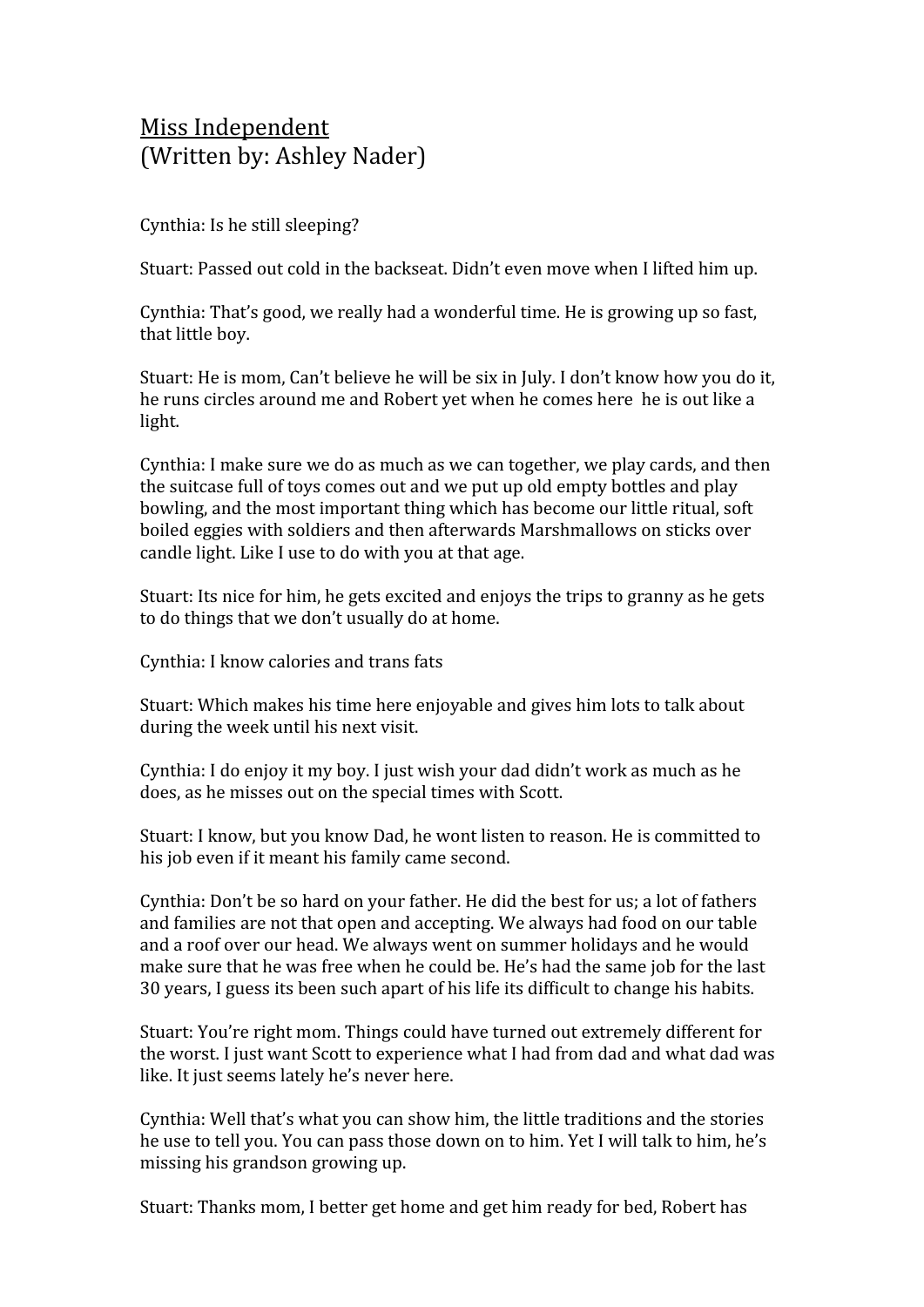dinner waiting.

Cynthia: You are so lucky to have a man that knows how to cook, bless your father he can't even boil an egg. Drive safe, love you my boy

(New Scene) (This scene is basic yoga ball, mats and exercise clothing)

Christmas: Okay in the position you are in take in deep breaths and allow the air to filter through every part of your body. In with the new out with the old.

Stuart: You owe me for this.

Cynthia: Your father owes you, one mention of Christmas running this private class and he refused, he doesn't like her at all. Whenever I mention her, he cringes.

Stuart: Well she is an acquired taste, the taste you get when drinking wine after brushing your teeth.

Cynthia: I've been joining her classes for years, you get used to her. Besides a free class is nothing to be sneezed at.

Christmas: Imagine as you roll your body forward you are tumble weed rolling through the outback, free and uninhibited.

Cynthia: A bit of exercise is not the end of the world besides you need to keep your other half interested, wanting more.

Stuart: Robert still loves me , it's just now there is more of me to love.

Cynthia: It's good for you Stewie, a chance to be doing some different then being stuck behind a desk all the time.

Stuart: My body in the last 30 minutes hasn't bent this much in years.

Cynthia: It reminds of giving birth without the labor pain. No pain, no gain.

Stuart: I'm so glad we didn't have to go through that, could you imagine me ruining this figure.

Christmas: Deep breaths, lips shut and allow your thoughts and heartbeat to focus and return to normal. Allow your body to relax and droop like a weeping willow.

Cynthia: What is that smell?

Stuart: Sorry that's me, a bit of bad air that needed to be expressed.

Cynthia: Show some decorum.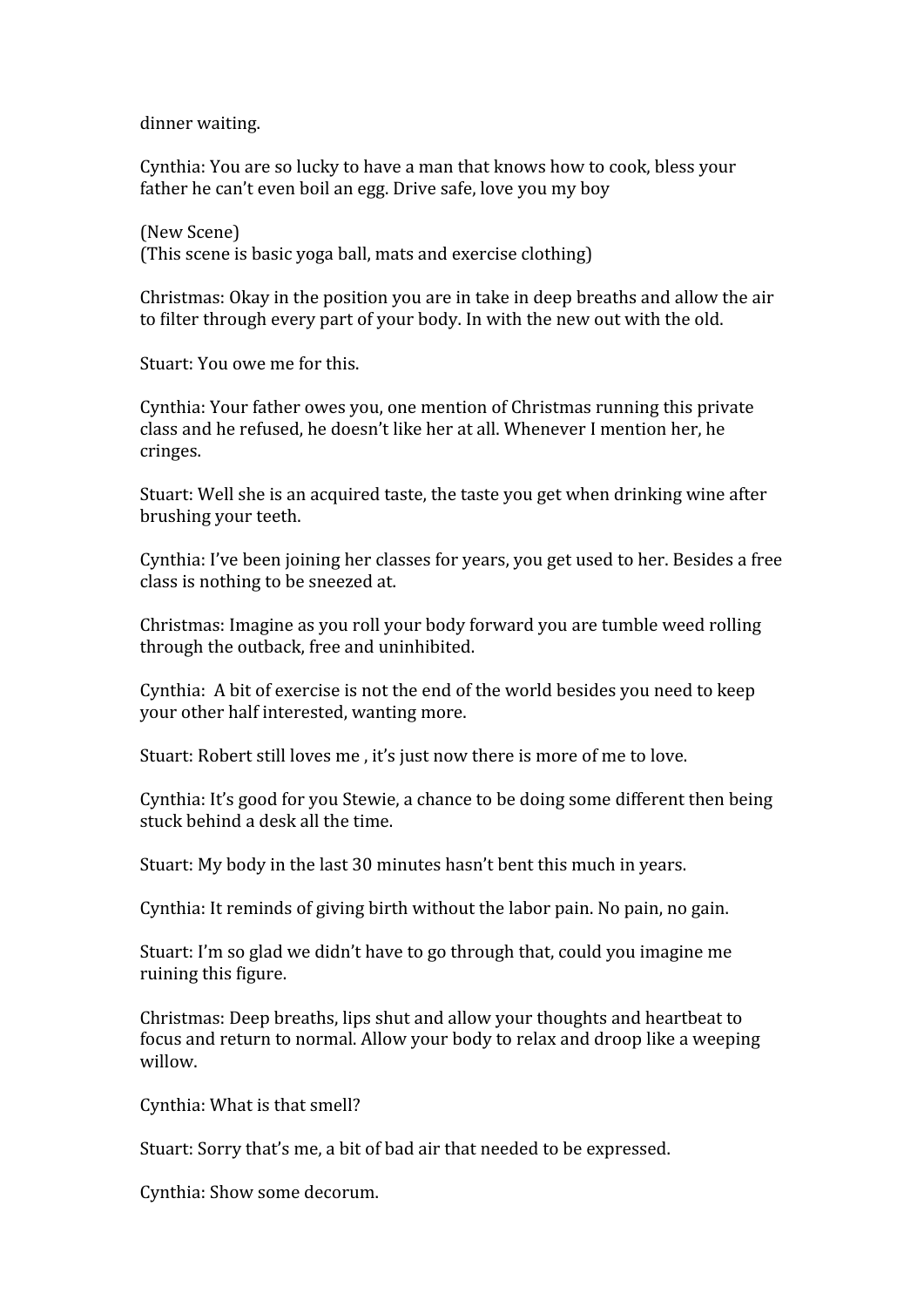Stuart: I would have exploded.

Christmas: That's it release those toxins in with the good out with the bad.

Stuart: I think I'm done, there's more toxins being released. I'm going to the change rooms, before I need a diaper.

Cynthia: Oh really!

Stuart: I'll see you in reception.

Cynthia: Thank you so much Christmas for seeing us before the coupon expired. I'm surprised you weren't busier this time of year.

Christmas: A lot of people have already left for the holidays.

Cynthia: Speaking of Christmas, are you doing anything exciting.

Christmas: Not this year, my family are travelling and my boyfriend is with his family.

Cynthia: I'm sorry to hear that, I'm sure he wouldn't mind if you joined them. It is Christmas after all.

Christmas: It's a bit complicated, they don't know about us yet.

Cynthia: Don't worry dear, I'm sure things will come right. I have an idea why don't you come and join us, you shouldn't be alone.

Christmas: Thank you so much, I couldn't impose. I will just have a quite Christmas watch some good tv give myself a mani and pedi, have a bit of a pamper down time session.

Cynthia: The offer is there if you change your mind. Happy Holiday's. If we don't see you around our dinner table see you in the new year.

Christmas: The first class starts on 22 January. It was nice to meet your son. You two seem very close, a good support structure.

Cynthia: We get on so well, he really has done well for himself and created such a lovingly family. His partner and my grandson, I couldn't ask for more. Listen to me babble on. Take care. (Cynthia leaves the stage)

Christmas: Enjoy your family for now, nothing lasts forever, trust me I should know.

(New Scene) (Still with the yoga mats and balls)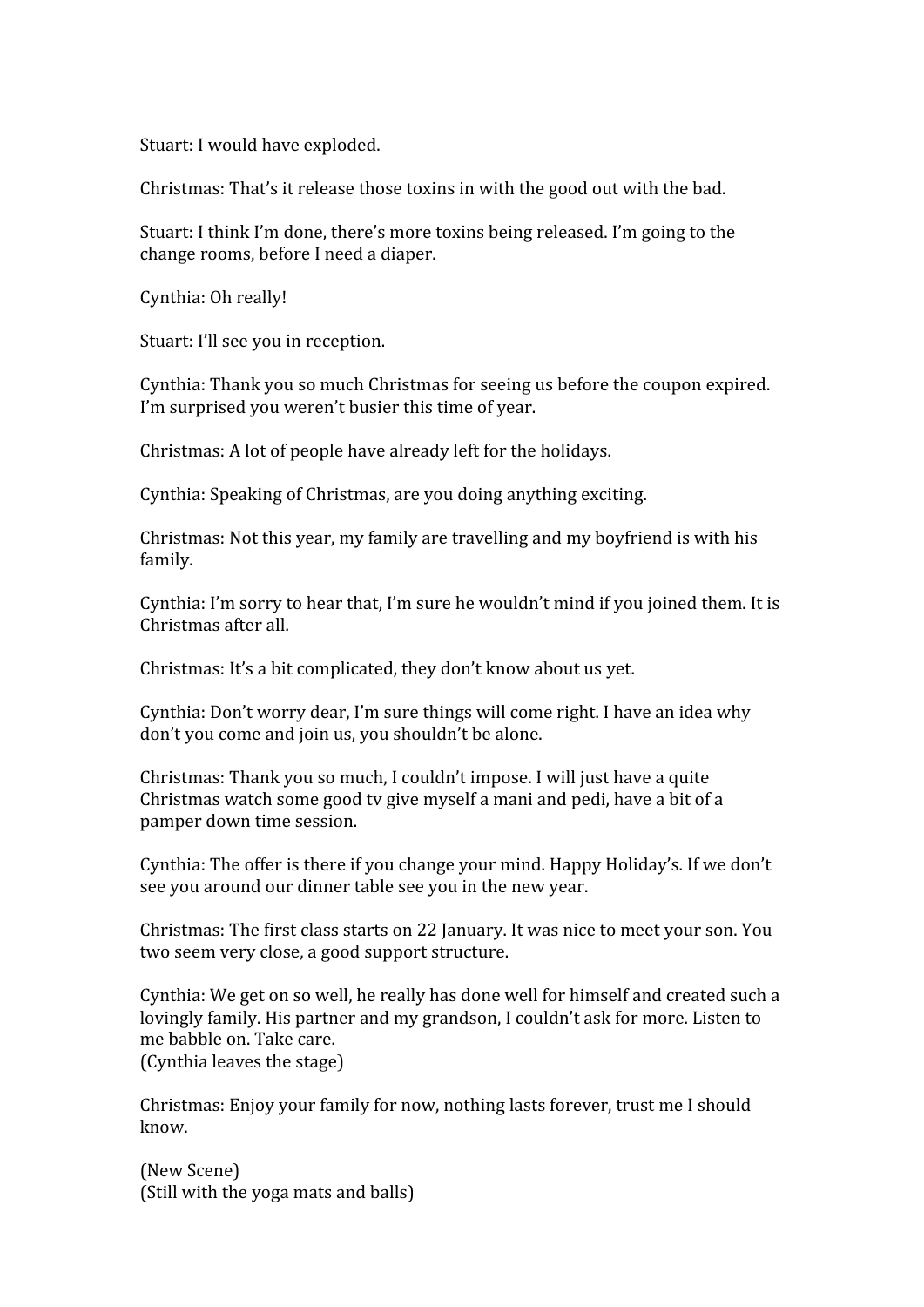(Cynthia is approaching Christmas, while she is preparing for her next class) Cynthia: Another great class.

Christmas: I increased the work out, a bit of a shock to the system.

Cynthia: It was brilliant, burn off all those extra Christmas calories that have been picked up. Speaking of, how was your Christmas, Christmas?

Christmas: I went to friend we drank vodka and painted our toe nails.

Cynthia: Sounds relaxing.

Christmas: How was yours?

Cynthia: The house was full of people, drinking, laughing, eating, my grandson running around with his new toys. I don't mean to pry yet has your boyfriend spoken to his family yet about you?

Christmas: No! He said he would after boxing day he was going to tell them and make it official. December has come and gone and still nothing.

Cynthia: Is he worth it. It sounds like a lot of unnecessary baggage.

Christmas: He is, he makes me feel amazing when he makes time for me.

Cynthia: You know what I say bugger it, if he means so much to you, why don't you talk to his family. Do you know where they live.

Christmas: Yes.

Cynthia: Then it's settled go to his house and introduce yourself.

Christmas: I don't know, maybe I should wait a bit longer.

Cynthia: What until next Christmas. He just needs a shove in the right direction.

Christmas: Maybe you're right.

Cynthia: I know I'm right

Christmas: I'm going to do it right now.

Cynthia: That's the spirit.

(Christmas takes Cynthia's hand)

Christmas: We need to talk.

(New Scene) (Cynthia screaming to the wings while in her lounge)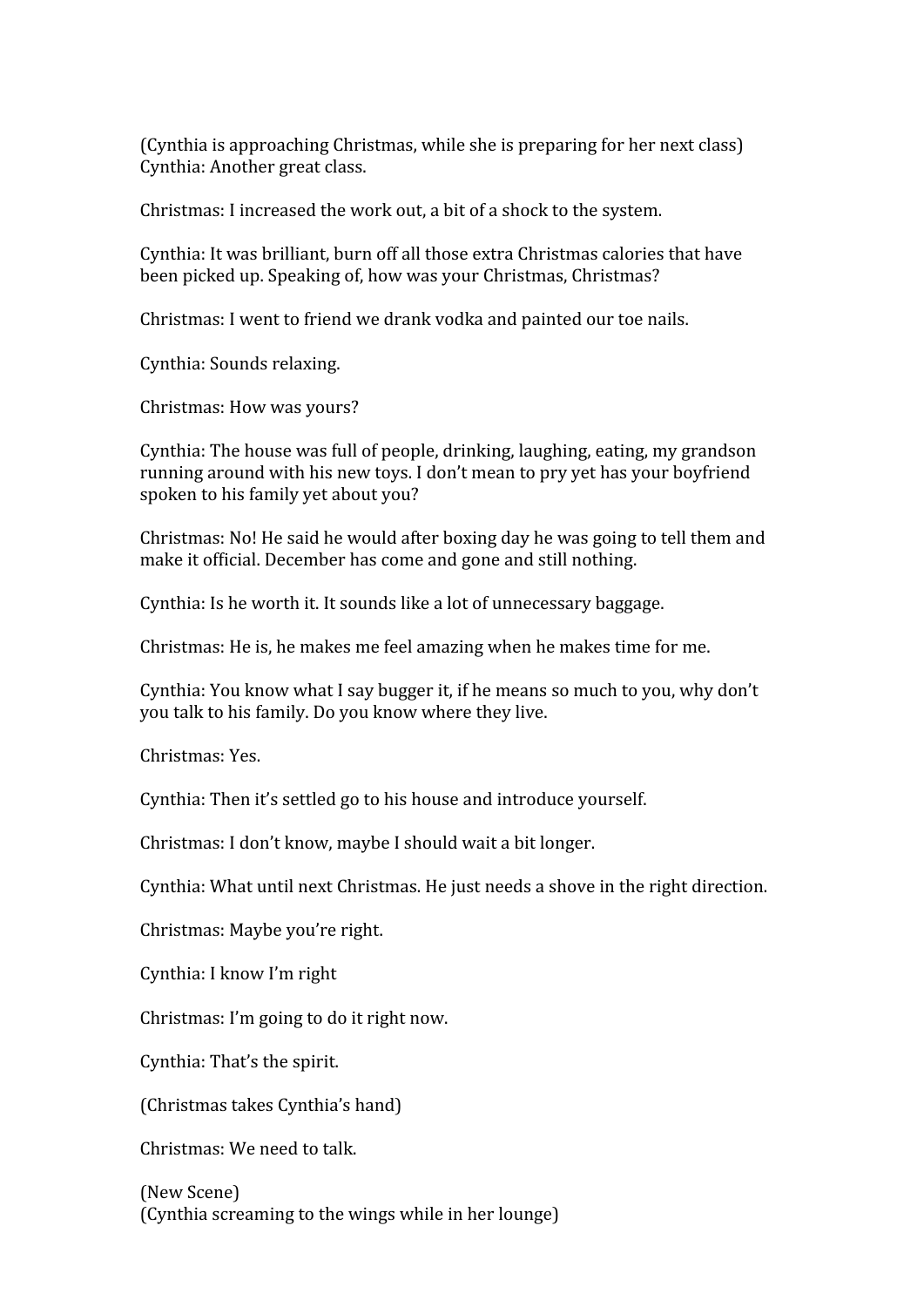Cynthia: Don't Just drive away. Face me you bastard… I hope she gives you crabs. You son of a bitch… That's it. He thinks he can get away this. (Grabs his clothes and throws them over the stage) I hope every time you screw her you get cramp in your arse.

(New scene)

(Cynthia in bathrobe drinking Old Brown Sherry straight from bottle in the lounge)

Stuart: Hello mom?

Cynthia: I,m here, Stu.

Stuart: What's going on? I found this in the bushes, Mrs. Bronie phoned me said she heard you fighting with Dad and then saw him in the middle of the night picking up his clothes in the garden.

Cynthia: It's over.

Stuart: What is?

Cynthia: Your father and I.

Stuart: I don't understand.

Cynthia: He's left me for another women, not just any other women my fucking yoga instructor, Christmas.

Stuart: I … I … When did this start? Christmas?

Cynthia: I can't believe him, and her that bendy bohemian hippy slut. They've been seeing each other for two years and now that I know they're going to move in together.

Stuart: When?... How?... So dad just came out with it. His family; everything's over now because I'm getting my willy wet. So that's it?

Cynthia: He didn't tell me, I found out and confronted him.

Stuart: So how did you find out?

Cynthia: Christmas told me, she couldn't wait for your father anymore.

Stuart: Well it definitely solves the mystery of why he was working so late.

Cynthia: Indeed it does especially since he didn't have a job since he met her and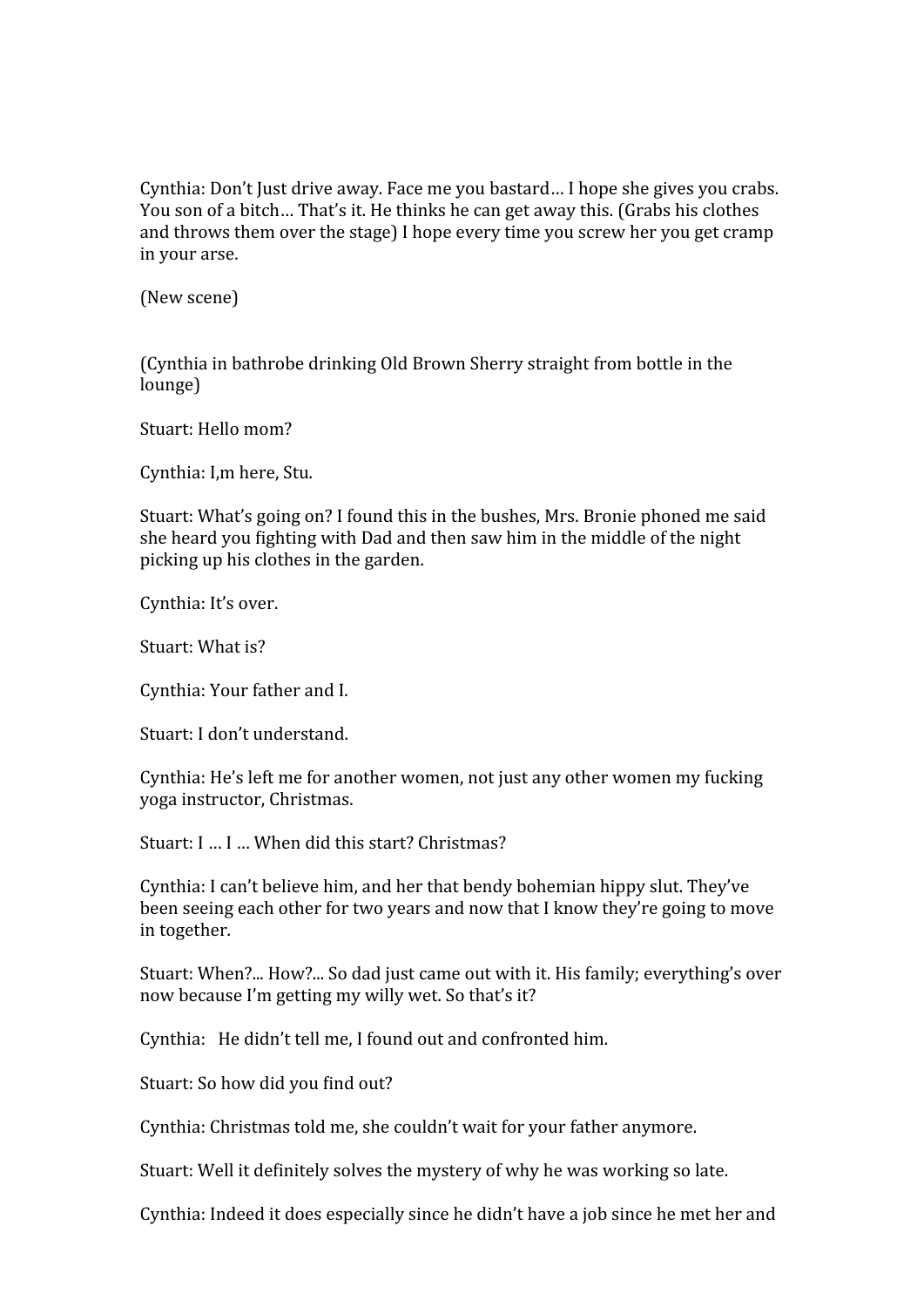has been pissing his pension up the wall, pretending all was okay.

Stuart: I'm so sorry mom. That type of news should of come from dad. She had no right to say anything.

Cynthia: Everyone started looking at us and then we got into a fight when I told her, I hope her silicon explodes in her face, and then I attacked and hit her with a chair. Paramedics took her to hospital and your father came to shit on me, as to how I could beat her up and make a scene.

Stuart: I'm surprised she is still breathing to tell the tale.

Cynthia: I swear if she ever steps foot into this house, ill pop those fake boobies and make her fly around like a helicopter.

Stuart: Is there anything I can do for you?

Cynthia: Get rid of his clothes, the ones I haven't had a chance to rip or burn up. His medication can be taken and if he asks about his boner pills tell him he can now start paying for his own erections.

Stuart: I'll come change the locks and get you new keys over the weekend.

Cynthia: If she takes his Surname. She's going to be Mrs. Christmas Eve. That's ridiculous. Maybe it would be better if I just moved.

Stuart: Your kidding right?

Cynthia: Honestly, I don't know I haven't made my mind up yet. I'm thinking strongly about it.

Stuart: You've stayed in this house for over 20 years. I grew up here and there's so many memories.

Cynthia: Destroyed memories. I keep thinking, did he ever bring her here? or in which parts of this house did they have sex? when I would go out to do the shopping or fetch his medication or buy his favourite meat from the butcher, was he with her? My mind is poisoned. They could have humped each other on this couch for all we know.

Stuart: We'll get through this together.

Cynthia: Together? You still have Robert and Scott to support.

Stuart: You have me!

Cynthia: I'm scared to leave the house, to have my neighbours look at me with pity and talk about me behind my back. He can move on and have a new life and what do I have? The pieces to pick up and the embarrassment and pity to deal with.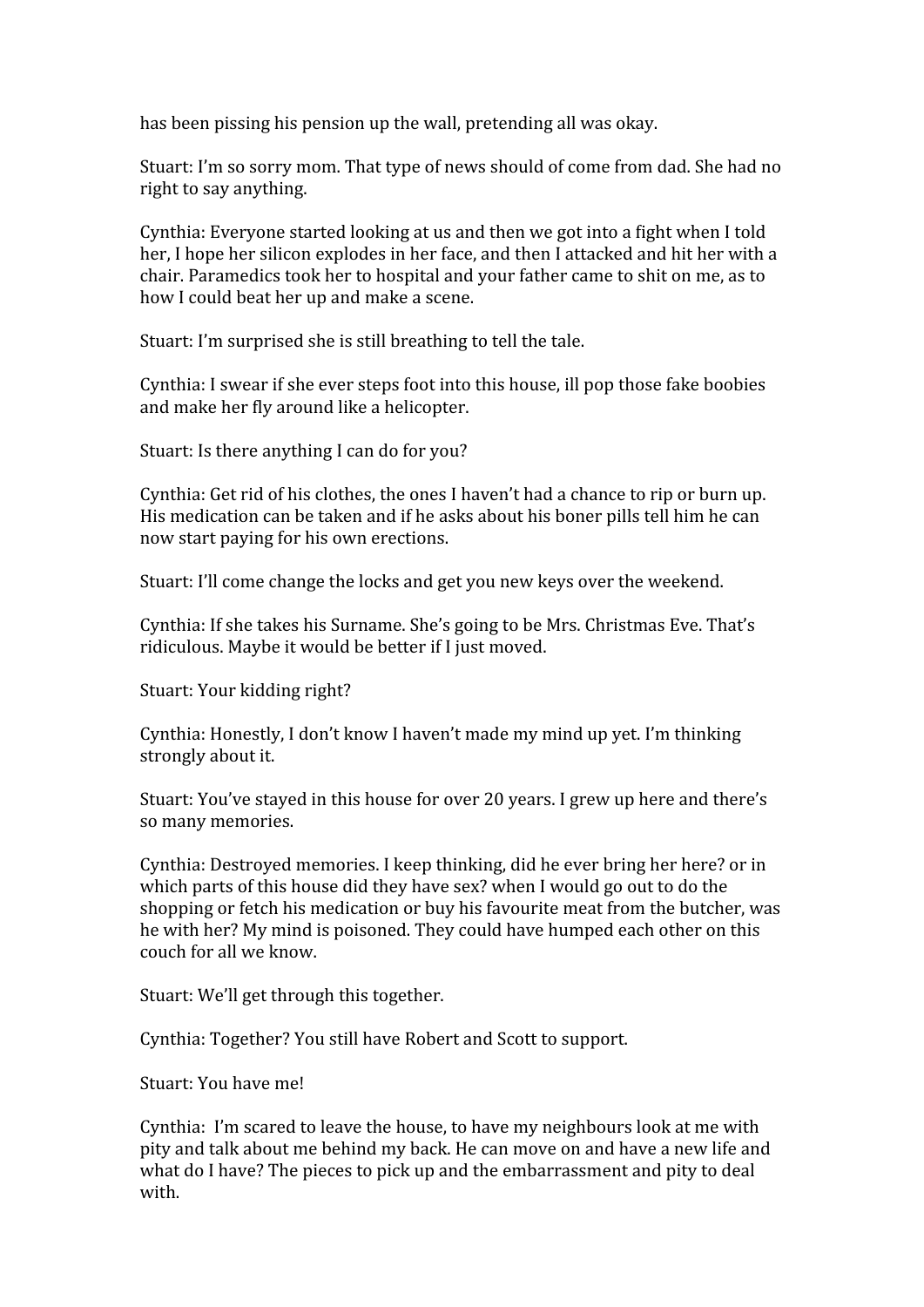Stuart: I'm here for you.

Cynthia: Thank you my boy, I just think its best you go now I want to be alone.

Stuart: Okay, I'll phone you tomorrow. Love you

Cynthia: Love you my boy.

(She's on the couch and takes a swig from the bottle and has a deep sigh) (lights dim, New scene)

(Cynthia in her dressing gown, empty take away packets on the floor in the lounge)

Stuart: (Walks in Cynthia off stage) Mom. Hello. Mom?

Cynthia: (Comes on stage eating a piece of chicken). What Stu? I was eating breakfast.

Stuart: Where?

Cynthia: In bed! What's the problem?

Stuart: Its one thing to have breakfast in bed, but fried chicken? When was the last time you got changed or bathed?

Cynthia: (Smells herself, gives a shrug and bites her chicken) It's not important, my breakfast is getting cold and I'm missing the Power Puff Girls.

Stuart: Are you even wearing a bra?

Cynthia: Of course! How dare you? It's around my waist. I'm gathering the "fashion police" comments are over and you going to tell me what you are doing here.

Stuart: All your friends from church, bible study, arts and crafts, line dancing have been phoning asking me if you're okay. They say you haven't been answering their calls and haven't been attending any of the get togethers.

Cynthia: Nosey bitches, they just want some good gossip, to make themselves feel high and mighty.

Stuart: I don't think it's like that mom.

Cynthia: It is, they act all sweet to your face and then behind it, they're sharpening their knives.

Stuart: Maybe you need to find new friends and different hobbies, where people don't know your business. This is not healthy mom. Why don't you speak to a professional?